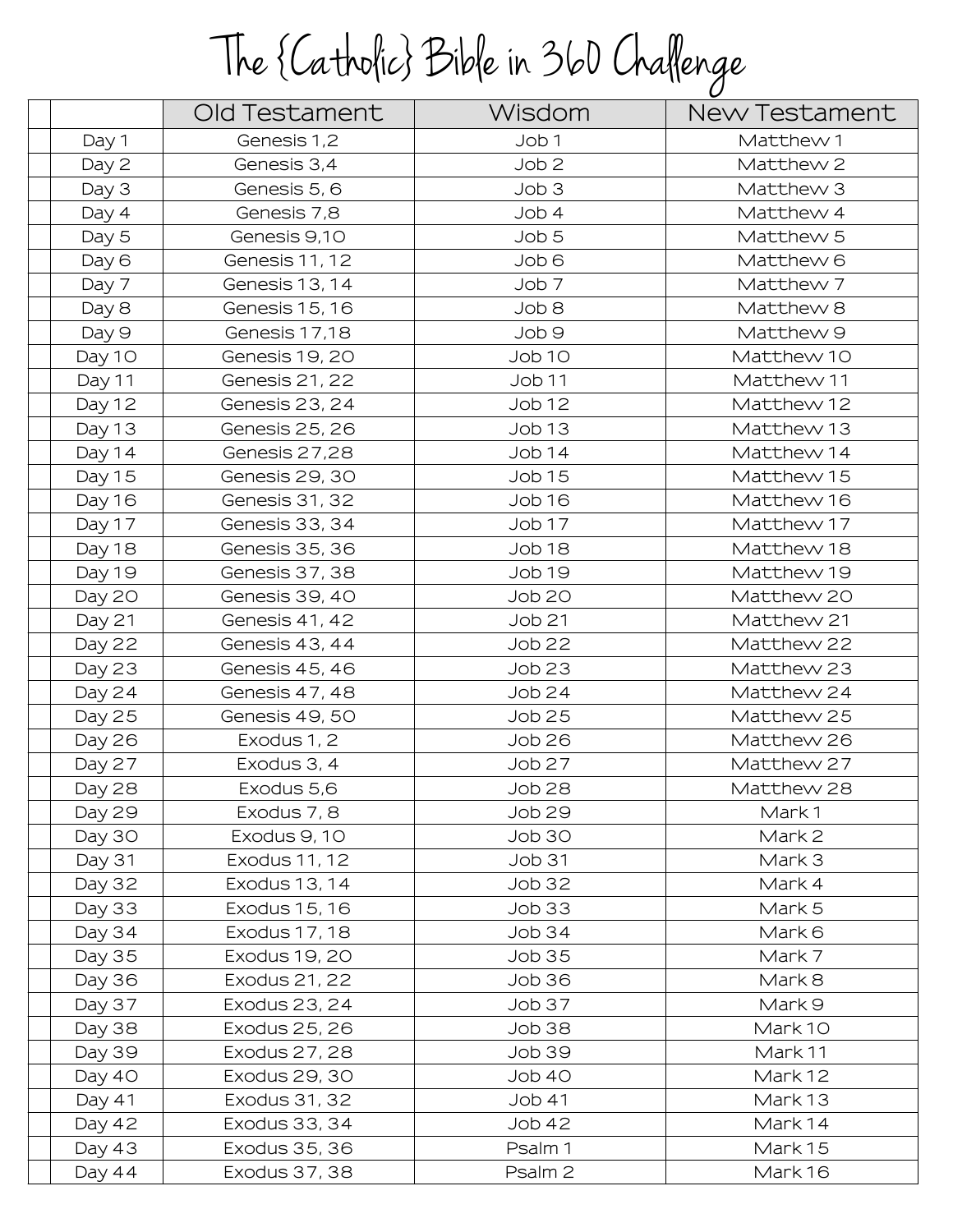| Day 45 | Exodus 39, 40           | Psalm 3            | Luke 1            |
|--------|-------------------------|--------------------|-------------------|
| Day 46 | Leviticus 1, 2          | Psalm 4            | Luke <sub>2</sub> |
| Day 47 | Leviticus 3,4           | Psalm 5            | Luke 3            |
| Day 48 | Leviticus 5, 6          | Psalm <sub>6</sub> | Luke 4            |
| Day 49 | Leviticus 7, 8          | Psalm 7            | Luke 5            |
| Day 50 | Leviticus 9, 10         | Psalm 8            | Luke <sub>6</sub> |
| Day 51 | Leviticus 11, 12        | Psalm <sub>9</sub> | Luke 7            |
| Day 52 | Leviticus 13, 14        | Psalm 10           | Luke 8            |
| Day 53 | Leviticus 15, 16        | Psalm 11           | Luke <sub>9</sub> |
| Day 54 | Leviticus 17, 18        | Psalm 12           | Luke 10           |
| Day 55 | Leviticus 19, 20        | Psalm 13           | Luke 11           |
| Day 56 | Leviticus 21, 22        | Psalm 14           | Luke 12           |
| Day 57 | Leviticus 23, 24        | Psalm 15           | Luke 13           |
| Day 58 | Leviticus 25, 26        | Psalm 16           | Luke 14           |
| Day 59 | Leviticus 27, Numbers 1 | Psalm 17           | Luke 15           |
| Day 60 | Numbers 2, 3            | Psalm 18           | Luke 16           |
| Day 61 | Numbers 4, 5            | Psalm 19           | Luke 17           |
| Day 62 | Numbers 6, 7            | Psalm 20           | Luke 18           |
| Day 63 | Numbers 8, 9            | Psalm 21           | Luke 19           |
| Day 64 | Numbers 10, 11          | Psalm 22           | Luke 20           |
| Day 65 | Numbers 12, 13          | Psalm 23           | Luke 21           |
| Day 66 | Numbers 14, 15          | Psalm 24           | Luke 22           |
| Day 67 | Numbers 16, 17          | Psalm 25           | Luke 23           |
| Day 68 | Numbers 18, 19          | Proverbs 1         | Luke 24           |
| Day 69 | Numbers 20, 21          | Proverbs 2         | John 1            |
| Day 70 | Numbers 22, 23          | Proverbs 3         | John 2            |
| Day 71 | Numbers 24, 25          | Proverbs 4         | John 3            |
| Day 72 | Numbers 26, 27          | Proverbs 5         | John 4            |
| Day 73 | Numbers 28, 29          | Proverbs 6         | John 5            |
| Day 74 | Numbers 30, 31          | Proverbs 7         | John 6            |
| Day 75 | Numbers 32, 33          | Proverbs 8         | John 7            |
| Day 76 | Numbers 34, 35          | Proverbs 9         | John 8            |
| Day 77 | Numbers 36, Deuteronomy | Proverbs 10        | John 9            |
| Day 78 | Deuteronomy 2, 3        | Proverbs 11        | John 10           |
| Day 79 | Deuteronomy 4, 5        | Proverbs 12        | John 11           |
| Day 80 | Deuteronomy 6, 7        | Proverbs 13        | John 12           |
| Day 81 | Deuteronomy 8, 9        | Proverbs 14        | John 13           |
| Day 82 | Deuteronomy 10, 11      | Proverbs 15        | John 14           |
| Day 83 | Deuteronomy 12, 13      | Proverbs 16        | John 15           |
| Day 84 | Deuteronomy 14, 15      | Proverbs 17        | John 16           |
| Day 85 | Deuteronomy 16, 17      | Proverbs 18        | John 17           |
| Day 86 | Deuteronomy 18, 19      | Proverbs 19        | John 18           |
| Day 87 | Deuteronomy 20, 21      | Proverbs 20        | John 19           |
| Day 88 | Deuteronomy 22, 23      | Proverbs 21        | John 20           |
| Day 89 | Deuteronomy 24, 25      | Proverbs 22        | John 21           |
| Day 90 | Deuteronomy 26, 27      | Proverbs 23        | Acts 1            |
| Day 91 | Deuteronomy 28, 29      | Proverbs 24        | Acts 2            |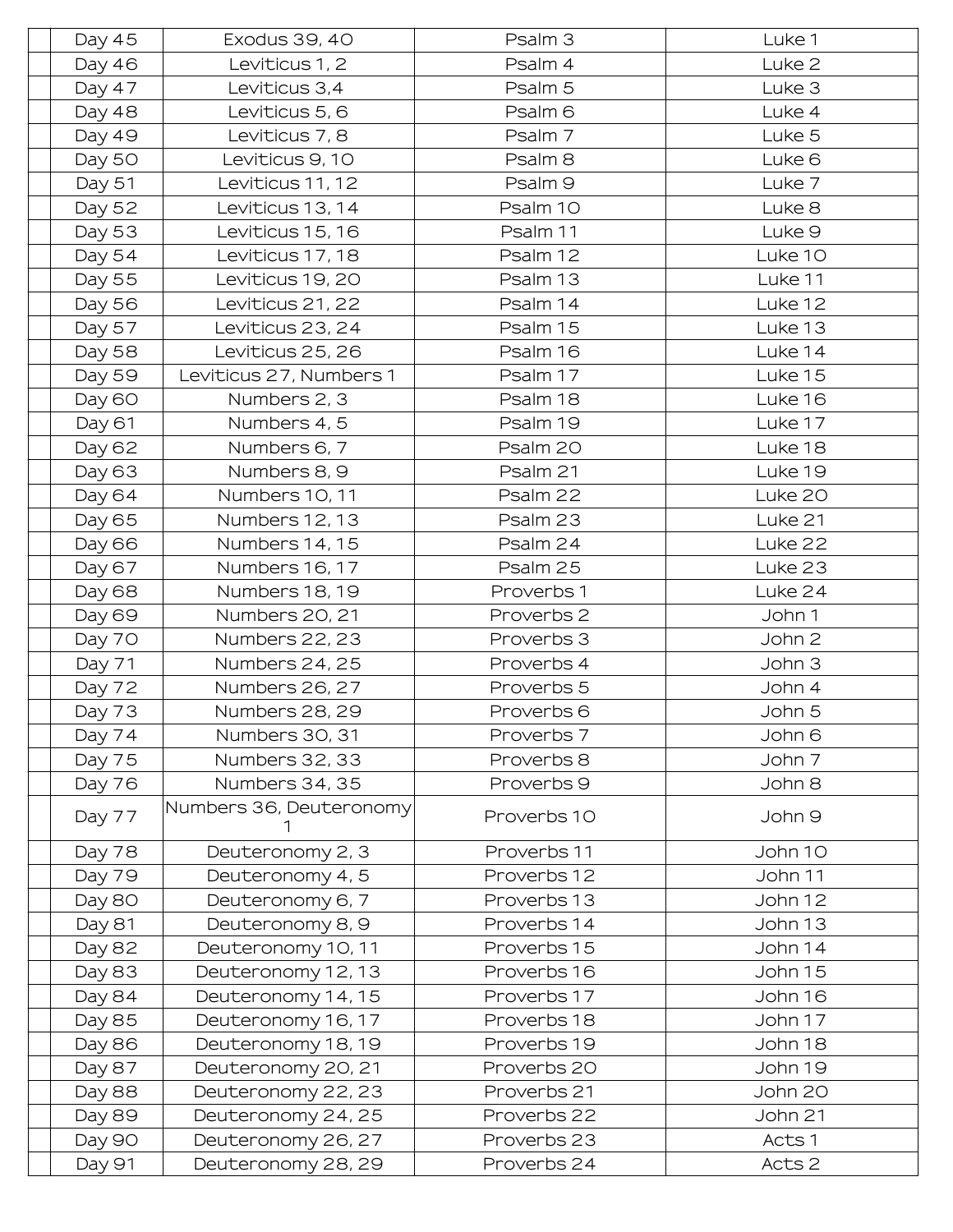| Day 92         | Deuteronomy 30, 31          | Proverbs 25     | Acts 3              |
|----------------|-----------------------------|-----------------|---------------------|
| Day 93         | Deuteronomy 32, 33          | Proverbs 26     | Acts 4              |
| Day 94         | Deuteronomy 34,<br>Joshua 1 | Proverbs 27     | Acts 5              |
| Day 95         | Joshua 2, 3                 | Proverbs 28     | Acts <sub>6</sub>   |
| Day 96         | Joshua 4, 5                 | Proverbs 29     | Acts 7              |
| Day 97         | Joshua 6, 7                 | Proverbs 30     | Acts 8              |
| Day 98         | Joshua 8, 9                 | Proverbs 31     | Acts 9              |
| Day 99         | Joshua 10, 11               | Psalm 26        | Acts 10             |
| Day 100        | Joshua 12, 13               | Psalm 27        | Acts 11             |
| Day 101        | Joshua 14, 15               | Psalm 28        | Acts 12             |
| Day 102        | Joshua 16, 17               | Psalm 29        | Acts 13             |
| Day 103        | Joshua 18, 19               | Psalm 30        | Acts 14             |
| Day 104        | Joshua 20, 21               | Psalm 31        | Acts 15             |
| Day 105        | Joshua 22, 23               | Psalm 32        | Acts 16             |
| Day 106        | Joshua 24, Judges 1         | Psalm 33        | Acts 17             |
| Day 107        | Judges 2, 3                 | Psalm 34        | Acts 18             |
| Day 108        | Judges 4, 5                 | Psalm 35        | Acts 19             |
| Day 109        | Judges 6, 7                 | Psalm 36        | Acts 20             |
| <b>Day 110</b> | Judges 8, 9                 | Psalm 37        | Acts 21             |
| Day 111        | Judges 10, 11               | Psalm 38        | Acts 22             |
| Day 112        | Judges 12, 13               | Psalm 39        | Acts 23             |
| Day 113        | Judges 14, 15               | Psalm 40        | Acts 24             |
| Day 114        | Judges 16, 17               | Psalm 41        | Acts 25             |
| Day 115        | Judges 18, 19               | Psalm 42        | Acts 26             |
| Day 116        | Judges 20, 21               | Psalm 43        | Acts 27             |
| Day 117        | <b>Ruth 1, 2</b>            | Psalm 44        | Acts 28             |
| Day 118        | Ruth 3, 4                   | Psalm 45        | Romans 1            |
| Day 119        | Samuel 1, 2                 | Psalm 46        | Romans 2            |
| Day 120        | l Samuel 3, 4               | Psalm 47        | Romans 3            |
| Day 121        | Samuel 5, 6                 | Psalm 48        | Romans 4            |
| Day 122        | I Samuel 7, 8               | Psalm 49        | Romans 5            |
| Day 123        | Samuel 9, 10                | Psalm 50        | Romans <sub>6</sub> |
| Day 124        | <b>I Samuel 11, 12</b>      | Ecclesiastes 1  | Romans 7            |
| Day 125        | <b>Samuel 13, 14</b>        | Ecclesiastes 2  | Romans 8            |
| Day 126        | <b>Samuel 15, 16</b>        | Ecclesiastes 3  | Romans 9            |
| Day 127        | <b>Samuel 17, 18</b>        | Ecclesiastes 4  | Romans 10           |
| Day 128        | Samuel 19, 20               | Ecclesiastes 5  | Romans 11           |
| Day 129        | Samuel 21, 22               | Ecclesiastes 6  | Romans 12           |
| Day 130        | <b>Samuel 23, 24</b>        | Ecclesiastes 7  | Romans 13           |
| Day 131        | <b>Samuel 25, 26</b>        | Ecclesiastes 8  | Romans 14           |
| Day 132        | Samuel 27, 28               | Ecclesiastes 9  | Romans 15           |
| Day 133        | <b>Samuel 29, 30</b>        | Ecclesiastes 10 | Romans 16           |
| Day 134        | I Samuel 31, II Samuel 1    | Ecclesiastes 11 | 1 Corinthians 1     |
| Day 135        | 2 Samuel 2, 3               | Ecclesiastes 12 | 1 Corinthians 2     |
| Day 136        | 2 Samuel 4, 5               | Psalm 51        | 1 Corinthians 3     |
| Day 137        | 2 Samuel 6, 7               | Psalm 52        | 1 Corinthians 4     |
| Day 138        | 2 Samuel 8, 9               | Psalm 53        | 1 Corinthians 5     |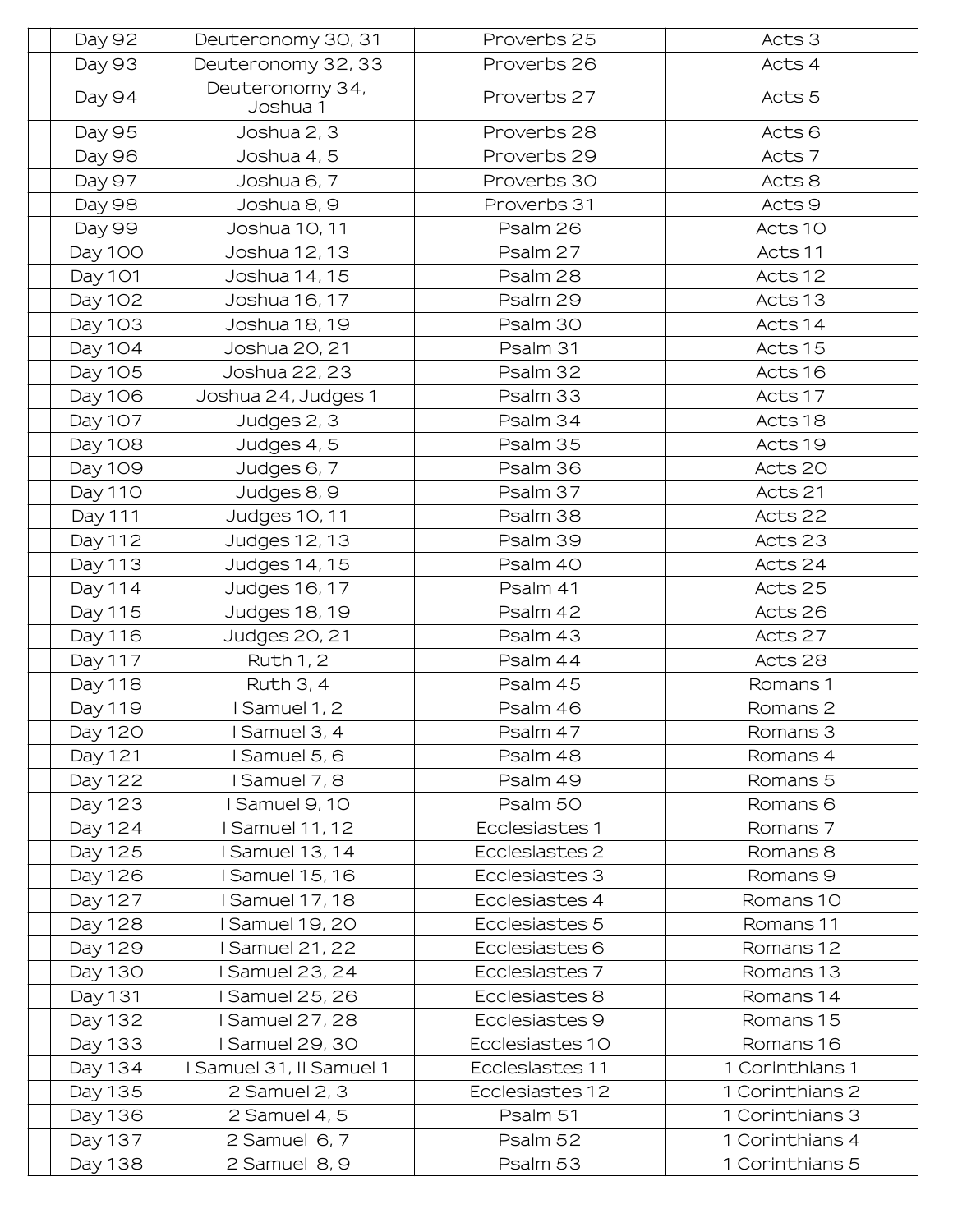| Day 139        | 2 Samuel 10, 11                    | Psalm 54          | 1 Corinthians 6   |
|----------------|------------------------------------|-------------------|-------------------|
| Day 140        | 2 Samuel 12, 13                    | Psalm 55          | 1 Corinthians 7   |
| Day 141        | 2 Samuel 14, 15                    | Psalm 56          | 1 Corinthians 8   |
| Day 142        | 2 Samuel 16, 17                    | Psalm 57          | 1 Corinthians 9   |
| Day 143        | 2 Samuel 18, 19                    | Psalm 58          | 1 Corinthians 10  |
| Day 144        | 2 Samuel 20, 21                    | Psalm 59          | 1 Corinthians 11  |
| Day 145        | 2 Samuel 22, 23                    | Psalm 60          | 1 Corinthians 12  |
| Day 146        | 2 Samuel 24, 1 Kings 1             | Psalm 61          | 1 Corinthians 13  |
| Day 147        | 1 Kings 2, 3                       | Psalm 62          | 1 Corinthians 14  |
| Day 148        | 1 Kings 4, 5                       | Psalm 63          | 1 Corinthians 15  |
| Day 149        | 1 Kings 6, 7                       | Psalm 64          | 1 Corinthians 16  |
| Day 150        | 1 Kings 8, 9                       | Psalm 65          | 2 Corinthians 1   |
| Day 151        | 1 Kings 10, 11                     | Psalm 66          | 2 Corinthians 2   |
| Day 152        | 1 Kings 12, 13                     | Psalm 67          | 2 Corinthians 3   |
| Day 153        | 1 Kings 14, 15                     | Psalm 68          | 2 Corinthians 4   |
| Day 154        | 1 Kings 16, 17                     | Psalm 69          | 2 Corinthians 5   |
| Day 155        | 1 Kings 18, 19                     | Psalm 70          | 2 Corinthians 6   |
| Day 156        | 1 Kings 20, 21                     | Psalm 71          | 2 Corinthians 7   |
| Day 157        | 1 Kings 22, 2 Kings 1              | Psalm 72          | 2 Corinthians 8   |
| Day 158        | 2 Kings 2, 3                       | Psalm 73          | 2 Corinthians 9   |
| Day 159        | 2 Kings 4, 5                       | Psalm 74          | 2 Corinthians 10  |
| Day 160        | 2 Kings 6, 7                       | Psalm 75          | 2 Corinthians 11  |
| Day 161        | 2 Kings 8, 9                       | Song of Solomon 1 | 2 Corinthians 12  |
| Day 162        | 2 Kings 10, 11                     | Song of Solomon 2 | 2 Corinthians 13  |
| Day 163        | 2 Kings 12, 13                     | Song of Solomon 3 | Galatians 1       |
| Day 164        | 2 Kings 14, 15                     | Song of Solomon 4 | Galatians 2       |
| Day 165        | 2 Kings 16, 17                     | Song of Solomon 5 | Galatians 3       |
| Day 166        | 2 Kings 18, 19                     | Song of Solomon 6 | Galatians 4       |
| Day 167        | 2 Kings 20, 21                     | Song of Solomon 7 | Galatians 5       |
| Day 168        | 2 Kings 22, 23                     | Song of Solomon 8 | Galatians 6       |
| Day 169        | 2 Kings 24, 25                     | Psalm 76          | Ephesians 1       |
| Day 170        | 1 Chronicles 1, 2                  | Psalm 77          | Ephesians 2       |
| Day 171        | 1 Chronicles 3, 4                  | Psalm 78          | Ephesians 3       |
| Day 172        | 1 Chronicles 5, 6                  | Psalm 79          | Ephesians 4       |
| Day 173        | 1 Chronicles 7, 8                  | Psalm 80          | Ephesians 5       |
| Day 174        | 1 Chronicles 9, 10                 | Psalm 81          | Ephesians 6       |
| Day 175        | 1 Chronicles 11, 12                | Psalm 82          | Philippians 1     |
| Day 176        | 1 Chronicles 13, 14                | Psalm 83          | Philippians 2     |
| Day 177        | 1 Chronicles 15, 16                | Psalm 84          | Philippians 3     |
| Day 178        | 1 Chronicles 17, 18                | Psalm 85          | Philippians 4     |
| Day 179        | 1 Chronicles 19, 20                | Psalm 86          | Colossians 1      |
| <b>Day 180</b> | 1 Chronicles 21, 22                | Psalm 87          | Colossians 2      |
| Day 181        | 1 Chronicles 23, 24                | Psalm 88          | Colossians 3      |
| Day 182        | 1 Chronicles 25, 26                | Psalm 89          | Colossians 4      |
| Day 183        | 1 Chronicles 27, 28                | Psalm 90          | 1 Thessalonians 1 |
| Day 184        | 1 Chronicles 29, 2<br>Chronicles 1 | Psalm 91          | 1 Thessalonians 2 |
| Day 185        | 2 Chronicles 2, 3                  | Psalm 92          | 1 Thessalonians 3 |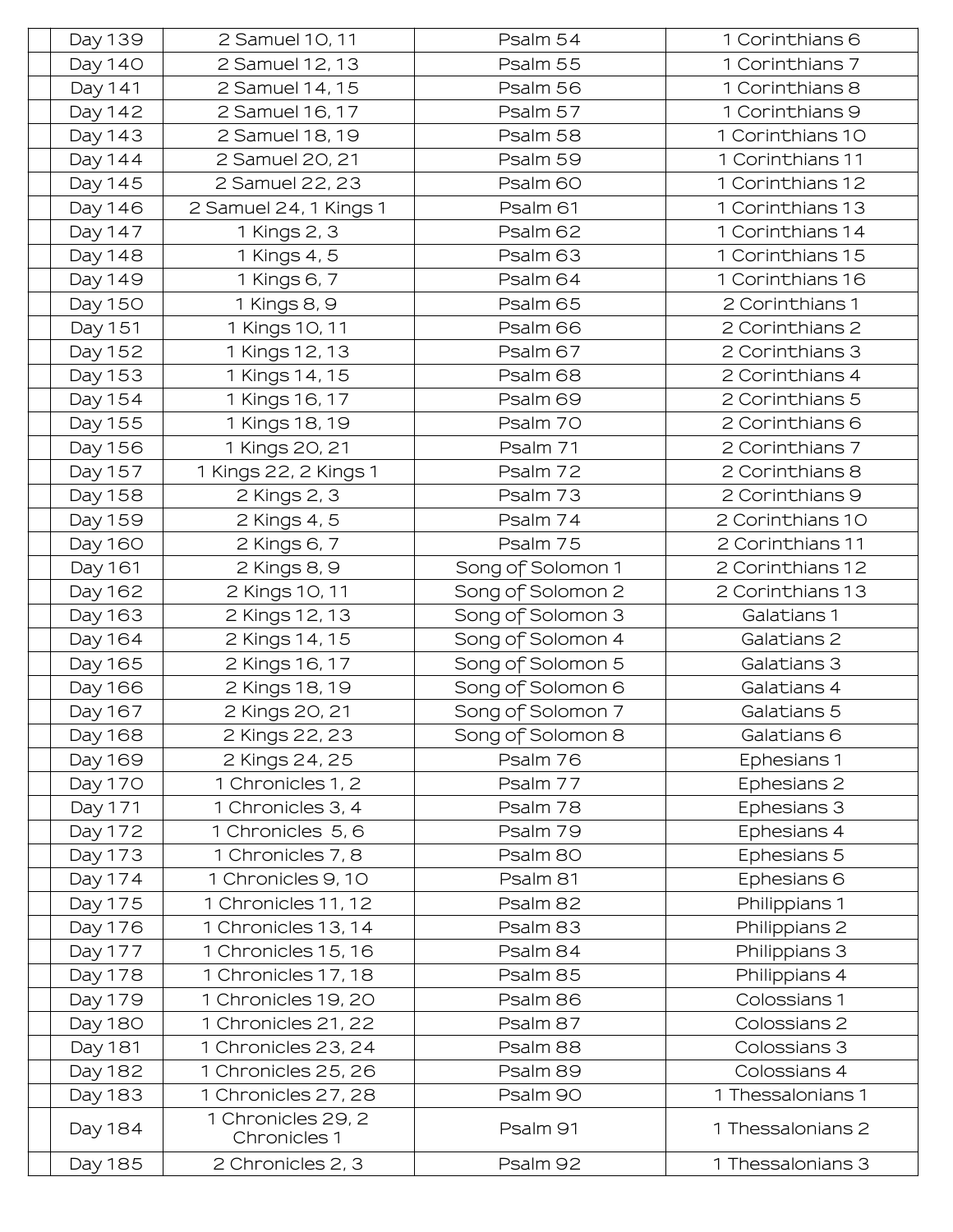| Day 186 | 2 Chronicles 4, 5       | Psalm 93  | 1 Thessalonians 4 |
|---------|-------------------------|-----------|-------------------|
| Day 187 | 2 Chronicles 6, 7       | Psalm 94  | 1 Thessalonians 5 |
| Day 188 | 2 Chronicles 8, 9       | Psalm 95  | 2 Thessalonians 1 |
| Day 189 | 2 Chronicles 10, 11     | Psalm 96  | 2 Thessalonians 2 |
| Day 190 | 2 Chronicles 12, 13     | Psalm 97  | 2 Thessalonians 3 |
| Day 191 | 2 Chronicles 14, 15     | Psalm 98  | 1 Timothy 1       |
| Day 192 | 2 Chronicles 16, 17     | Psalm 99  | 1 Timothy 2       |
| Day 193 | 2 Chronicles 18, 19     | Psalm 100 | 1 Timothy 3       |
| Day 194 | 2 Chronicles 20, 21     | Wisdom 1  | 1 Timothy 4       |
| Day 195 | 2 Chronicles 22, 23     | Wisdom 2  | 1 Timothy 5       |
| Day 196 | 2 Chronicles 24, 25     | Wisdom 3  | 1 Timothy 6       |
| Day 197 | 2 Chronicles 26, 27     | Wisdom 4  | 2 Timothy 1       |
| Day 198 | 2 Chronicles 28, 29     | Wisdom 5  | 2 Timothy 2       |
| Day 199 | 2 Chronicles 30, 31     | Wisdom 6  | 2 Timothy 3       |
| Day 200 | 2 Chronicles 32, 33     | Wisdom 7  | 2 Timothy 4       |
| Day 201 | 2 Chronicles 34, 35     | Wisdom 8  | Titus 1           |
| Day 202 | 2 Chronicles 36, Ezra 1 | Wisdom 9  | Titus 2           |
| Day 203 | Ezra 2, 3               | Wisdom 10 | Titus 3           |
| Day 204 | Ezra 4, 5               | Wisdom 11 | Philemon          |
| Day 205 | Ezra 6, 7               | Wisdom 12 | Hebrews 1         |
| Day 206 | Ezra 8, 9               | Wisdom 13 | Hebrews 2         |
| Day 207 | Ezra 10, Nehemiah 1     | Wisdom 14 | Hebrews 3         |
| Day 208 | Nehemiah 2, 3           | Wisdom 15 | Hebrews 4         |
| Day 209 | Nehemiah 4, 5           | Wisdom 16 | Hebrews 5         |
| Day 210 | Nehemiah 6,7            | Wisdom 17 | Hebrews 6         |
| Day 211 | Nehemiah 8, 9           | Wisdom 18 | Hebrews 7         |
| Day 212 | Nehemiah 10, 11         | Wisdom 19 | Hebrews 8         |
| Day 213 | Nehemiah 12, 13         | Psalm 101 | Hebrews 9         |
| Day 214 | Tobit 1, 2              | Psalm 102 | Hebrews 10        |
| Day 215 | Tobit 3, 4              | Psalm 103 | Hebrews 11        |
| Day 216 | Tobit 5, 6              | Psalm 104 | Hebrews 12        |
| Day 217 | Tobit 7, 8              | Psalm 105 | Hebrews 13        |
| Day 218 | Tobit 9, 10             | Psalm 106 | James 1           |
| Day 219 | Tobit 11, 12            | Psalm 107 | James 2           |
| Day 220 | Tobit 13, 14            | Psalm 108 | James 3           |
| Day 221 | Judith 1, 2             | Psalm 109 | James 4           |
| Day 222 | Judith 3.4              | Psalm 110 | James 5           |
| Day 223 | Judith 5, 6             | Psalm 111 | 1 Peter 1         |
| Day 224 | Judith 7, 8             | Psalm 112 | 1 Peter 2         |
| Day 225 | Judith 9, 10            | Psalm 113 | 1 Peter 3         |
| Day 226 | Judith 11, 12           | Psalm 114 | 1 Peter 4         |
| Day 227 | Judith 13, 14           | Psalm 115 | 1 Peter 5         |
| Day 228 | Judith 15, 16           | Psalm 116 | 2 Peter 1         |
| Day 229 | Ester 1, 2              | Psalm 117 | 2 Peter 2         |
| Day 230 | Ester 3, 4              | Psalm 118 | 2 Peter 3         |
| Day 231 | Ester 5, 6              | Psalm 119 | 1 John 1          |
| Day 232 | Ester 7, 8              | Psalm 120 | 1 John 2          |
| Day 233 | Ester 9, 10             | Psalm 121 | 1 John 3          |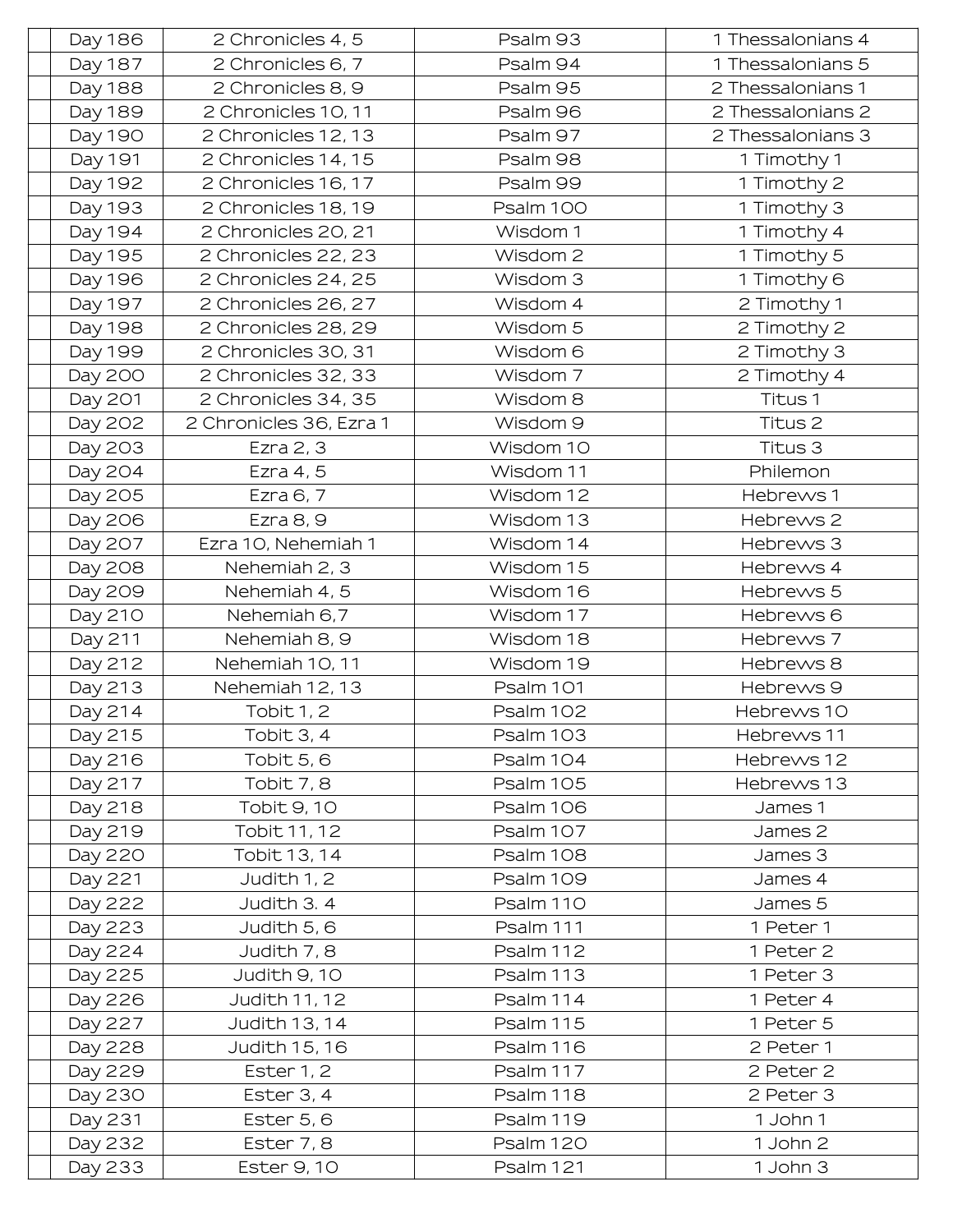| Day 234 | Ester 11, 12             | Psalm 122           | 1 John 4      |
|---------|--------------------------|---------------------|---------------|
| Day 235 | Ester 13, 14             | Psalm 123           | 1 John 5      |
| Day 236 | Ester 15, 16             | Psalm 124           | 2 John        |
| Day 237 | 1 Maccabees 1            | Psalm 125           | 3 John        |
| Day 238 | 1 Maccabees 2            | Sirach 1            | Jude          |
| Day 239 | 1 Maccabees 3            | Sirach <sub>2</sub> | Revelation 1  |
| Day 240 | 1 Maccabees 4            | Sirach <sub>3</sub> | Revelation 2  |
| Day 241 | 1 Maccabees 5            | Sirach 4            | Revelation 3  |
| Day 242 | 1 Maccabees 6            | Sirach 5            | Revelation 4  |
| Day 243 | 1 Maccabees 7            | Sirach 6            | Revelation 5  |
| Day 244 | 1 Maccabees 8            | Sirach 7            | Revelation 6  |
| Day 245 | 1 Maccabees 9            | Sirach 8            | Revelation 7  |
| Day 246 | 1 Maccabees 10           | Sirach <sub>9</sub> | Revelation 8  |
| Day 247 | 1 Maccabees 11           | Sirach 10           | Revelation 9  |
| Day 248 | 1 Maccabees 12           | Sirach 11           | Revelation 10 |
| Day 249 | 1 Maccabees 13           | Sirach 12           | Revelation 11 |
| Day 250 | 1 Maccabees 14           | Sirach 13           | Revelation 12 |
| Day 251 | 1 Maccabees 15           | Sirach 14           | Revelation 13 |
| Day 252 | 1 Maccabees 16           | Sirach 15           | Revelation 14 |
| Day 253 | 2 Maccabees 1,2          | Sirach 16           | Revelation 15 |
| Day 254 | 2 Maccabees 3,4          | Sirach 17           | Revelation 16 |
| Day 255 | 2 Maccabees 5,6          | Sirach 18           | Revelation 17 |
| Day 256 | 2 Maccabees 7, 8         | Sirach 19           | Revelation 18 |
| Day 257 | 2 Maccabees 9, 10        | Sirach 20           | Revelation 19 |
| Day 258 | 2 Maccabees 11, 12       | Sirach 21           | Revelation 20 |
| Day 259 | 2 Maccabees 13, 14       | Sirach 22           | Revelation 21 |
| Day 260 | 2 Maccabees 15, Isaiah 1 | Sirach 23           | Revelation 22 |
| Day 261 | Isaiah 2, 3              | Sirach 24           |               |
| Day 262 | Isaiah 4, 5              | Sirach 25           |               |
| Day 263 | Isaiah 6, 7              | Sirach 26           |               |
| Day 264 | Isaiah 8, 9              | Sirach 27           |               |
| Day 265 | <b>Isaiah 10, 11</b>     | Sirach 28           |               |
| Day 266 | <b>Isaiah 12, 13</b>     | Sirach 29           |               |
| Day 267 | <b>Isaiah 14, 15</b>     | Sirach 30           |               |
| Day 268 | <b>Isaiah 16, 17</b>     | Sirach 31           |               |
| Day 269 | Isaiah 18-21             | Sirach 32           |               |
| Day 270 | Isaiah 22-24             | Sirach 33           |               |
| Day 271 | Isaiah 25-27             | Sirach 34           |               |
| Day 272 | Isaiah 28-30             | Sirach 35           |               |
| Day 273 | Isaiah 31-33             | Sirach 36           |               |
| Day 274 | Isaiah 34-36             | Sirach 37           |               |
| Day 275 | Isaiah 37-39             | Sirach 38           |               |
| Day 276 | Isaiah 40-42             | Sirach 39           |               |
| Day 277 | Isaiah 43-45             | Sirach 40           |               |
| Day 278 | Isaiah 46-48             | Sirach 41           |               |
| Day 279 | Isaiah 49-51             | Sirach 42           |               |
| Day 280 | Isaiah 52-54             | Sirach 43           |               |
| Day 281 | Isaiah 55-57             | Sirach 44           |               |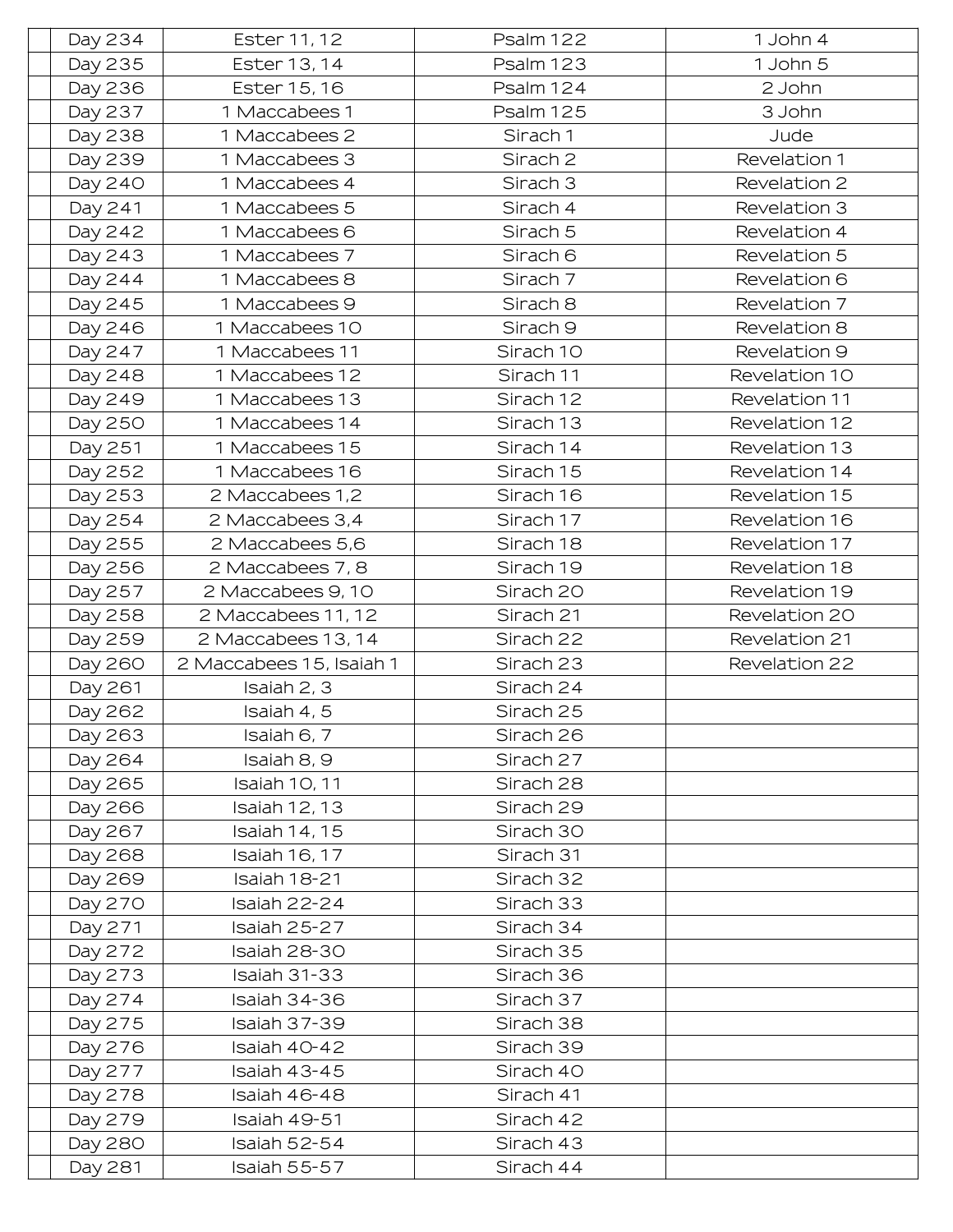| Day 282 | Isaiah 58-60                   | Sirach 45 |  |
|---------|--------------------------------|-----------|--|
| Day 283 | Isaiah 61-63                   | Sirach 46 |  |
| Day 284 | Isaiah 64-66                   | Sirach 47 |  |
| Day 285 | Jeremiah 1, 2                  | Sirach 48 |  |
| Day 286 | Jeremiah 3, 4                  | Sirach 49 |  |
| Day 287 | Jeremiah 5, 6                  | Sirach 50 |  |
| Day 288 | Jeremiah 7, 8                  | Sirach 51 |  |
| Day 289 | Jeremiah 9, 10                 | Psalm 126 |  |
| Day 290 | Jeremiah 11, 12                | Psalm 127 |  |
| Day 291 | Jeremiah 13, 14                | Psalm 128 |  |
| Day 292 | Jeremiah 15, 16                | Psalm 129 |  |
| Day 293 | Jeremiah 17, 18                | Psalm 130 |  |
| Day 294 | Jeremiah 19, 20                | Psalm 131 |  |
| Day 295 | Jeremiah 21, 22                | Psalm 132 |  |
| Day 296 | Jeremiah 23, 24                | Psalm 133 |  |
| Day 297 | Jeremiah 25, 26                | Psalm 134 |  |
| Day 298 | Jeremiah 27, 28                | Psalm 135 |  |
| Day 299 | Jeremiah 29, 30                | Psalm 136 |  |
| Day 300 | Jeremiah 31, 32                | Psalm 137 |  |
| Day 301 | Jeremiah 33, 34                | Psalm 138 |  |
| Day 302 | Jeremiah 35, 36                | Psalm 139 |  |
| Day 303 | Jeremiah 37, 38                | Psalm 140 |  |
| Day 304 | Jeremiah 39, 40                | Psalm 141 |  |
| Day 305 | Jeremiah 41, 42                | Psalm 142 |  |
| Day 306 | Jeremiah 43, 44                | Psalm 143 |  |
| Day 307 | Jeremiah 45, 46                | Psalm 144 |  |
| Day 308 | Jeremiah 47, 48                | Psalm 145 |  |
| Day 309 | Jeremiah 49, 50                | Psalm 146 |  |
| Day 310 | Jeremiah 51, 52                | Psalm 147 |  |
| Day 311 | Lamentations 1, 2              | Psalm 148 |  |
| Day 312 | Lamentations 3, 4              | Psalm 149 |  |
| Day 313 | Lamentations 5,<br>Baruch 1, 2 | Psalm 150 |  |
| Day 314 | Baruch 3, 4                    |           |  |
| Day 315 | Baruch 5, 6                    |           |  |
| Day 316 | Ezekiel 1-3                    |           |  |
| Day 317 | Ezekiel 4-6                    |           |  |
| Day 318 | Ezekiel 7-9                    |           |  |
| Day 319 | Ezekiel 10-12                  |           |  |
| Day 320 | Ezekiel 13, 14                 |           |  |
| Day 321 | Ezekiel 15-17                  |           |  |
| Day 322 | Ezekiel 18-20                  |           |  |
| Day 323 | Ezekiel 21-23                  |           |  |
| Day 324 | Ezekiel 24-26                  |           |  |
| Day 325 | Ezekiel 27-29                  |           |  |
| Day 326 | Ezekiel 30-32                  |           |  |
| Day 327 | Ezekiel 33-35                  |           |  |
| Day 328 | Ezekiel 36-38                  |           |  |